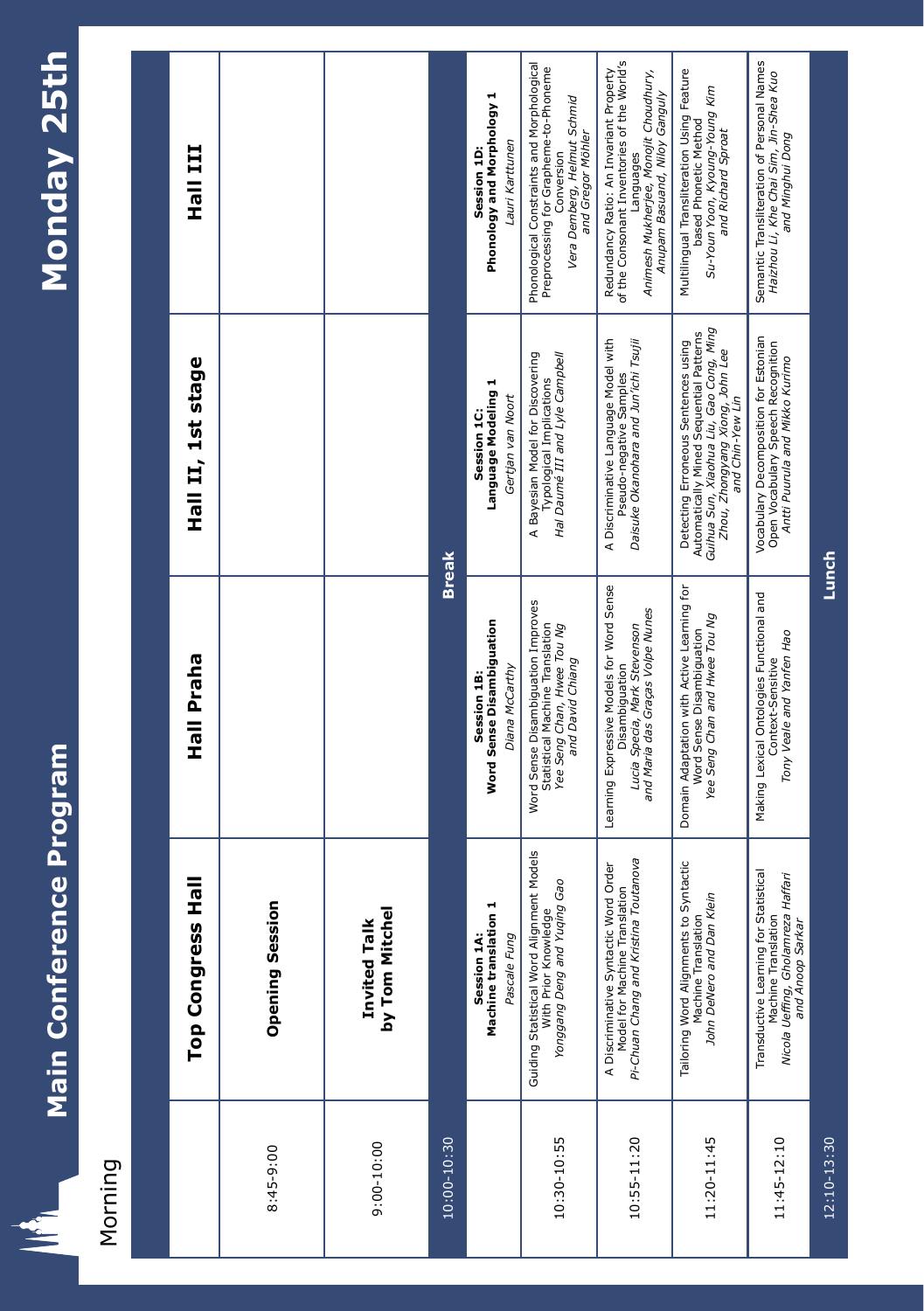| ı      |
|--------|
| N      |
|        |
|        |
| σ<br>ſ |
|        |
| í<br>с |
|        |
| ٦      |
|        |
|        |
|        |
|        |

|                    | Top Congress Hall                                                                                                                                                | Praha<br><b>MAI</b>                                                                                                                  | Hall II, 1st stage                                                                                                                                                       | III<br>一でエ                                                                                                                                      |                                                                                       |
|--------------------|------------------------------------------------------------------------------------------------------------------------------------------------------------------|--------------------------------------------------------------------------------------------------------------------------------------|--------------------------------------------------------------------------------------------------------------------------------------------------------------------------|-------------------------------------------------------------------------------------------------------------------------------------------------|---------------------------------------------------------------------------------------|
|                    | Ν<br><b>Machine Translation</b><br>Kevin Knight<br>Session 2A:                                                                                                   | Session 2B:<br>Grammars<br>Tracy King                                                                                                | Semantic Role Labeling<br>Lluis Marquez<br>Session 2C:                                                                                                                   | Language Resources<br>Martha Palmer<br>Session 2D:                                                                                              |                                                                                       |
| 13:55<br>13:30     | Generating Complex Morphology for<br>Machine Translation<br>Einat Minkov, Kristina Toutanova<br>and Hisami Suzuki                                                | Mildly Context-Sensitive Dependency<br>Marco Kuhlmann and Mathias Möhl<br>Languages                                                  | Andrew Gordon and Reid Swanson<br>Annotations Across Syntactically<br>Generalizing Semantic Role<br>Similar Verbs                                                        | SVM Model Tampering and Anchored<br>Learning: A Case Study in Hebrew NP<br>Yoav Goldberg and Michael Elhadad<br>Chunking                        |                                                                                       |
| 14:20<br>13:55-    | Bogdan Babych, Anthony Hartley,<br>Serge Sharoff and Olga Mudraya<br>Assisting Translators in Indirect<br>Lexical Transfer                                       | Efficiently-parsable CFGs with Unfold-<br>Transforming Projective Bilexical<br>Grammars into<br>Mark Johnson<br>Fold<br>Dependency   | Chew-Lim Tan, GuoDong Zhou, Ting<br>Min Zhang, Wanxiang Che, Aiti Aw,<br>A Grammar-driven Convolution<br>Tree Kernel for Semantic Role<br>Classification<br>and Sheng Li | Concept-Specific Relationships by<br>Fully Unsupervised Discovery of<br>Dmitry Davidov, Ari Rappoport<br>and Moshe Koppel<br>Web Mining         |                                                                                       |
| $14:20 -$<br>14:45 | Forest Rescoring: Faster Decoding<br>with Integrated Language Models<br><i>Liang Huang and David Chiang</i>                                                      | Parsing and Generation as Datalog<br>Makoto Kanazawa<br>Queries                                                                      | Semantic Role Labeling of NomBank<br>Learning Predictive Structures for<br>Chang Liu and Hwee Tou Ng                                                                     | David Vadas and James Curran<br>Adding Noun Phrase Structure<br>to the Penn Treebank                                                            |                                                                                       |
| 15:10<br>14:45     | through Global Lexical Selection and<br>Srinivas Bangalore, Patrick Haffner<br>Statistical Machine Translation<br>Sentence Reconstruction<br>and Stephan Kanthak | Optimizing Grammars for Minimum<br>Dependency Length<br><i>Gildea and David Temperley</i><br>Daniel Gildea and                       | A Simple, Similarity-based Model for<br>Selectional Preferences<br>Katrin Erk                                                                                            | Evaluation with CCG and DepBank<br>Stephen Clark and James Curran<br>Formalism-Independent Parser                                               | for location, see inside back cover<br><b>SRW Poster Session</b><br>$(14:45 - 16:35)$ |
| 15:10-<br>15:45    |                                                                                                                                                                  |                                                                                                                                      | <b>Break</b>                                                                                                                                                             |                                                                                                                                                 |                                                                                       |
|                    | Machine Learning Methods 1<br>Fernando Pereira<br>Session 3A:                                                                                                    | <b>Machine Translation 3</b><br>Session 3B:<br>Dekai Wu                                                                              | Session 3C:<br>Generation<br>Donia Scott                                                                                                                                 | Multimodality 1<br><b>Bonnie Webber</b><br>Session 3D:                                                                                          |                                                                                       |
| 16:10<br>15:45-    | Frustratingly Easy Domain Adaptation<br>Hal Daumé III                                                                                                            | Supertagged Phrase-Based Statistical<br>Hany Hassan, Khalil Simaán and<br>Machine Translation<br>Andy Way                            | Katja Filippova and Michael Strube<br>Generating Constituent Order in<br>German Clauses                                                                                  | Jacob Eisenstein and Randall Davis<br>Conditional Modality Fusion for<br>Coreference Resolution                                                 |                                                                                       |
| 16:35<br>16:10     | Jing Jiang and ChengXiang Zhai<br>Instance Weighting for Domain<br>Adaptation in NLP                                                                             | Evaluation with Pseudo References<br>Joshua Albrecht and Rebecca Hwa<br>Regression for Sentence-Level MT                             | Deterministic Surface Realisation<br>using Tree Adjoining Grammar<br>A Symbolic Approach to Near-<br>Claire Gardent and Eric Kow                                         | Representation of Discourse Structure<br>Mihai Rotaru and Diane Litman<br>in Spoken Dialogue Systems<br>The Utility of a Graphical              |                                                                                       |
| 16:35-<br>17:00    | Jenny Rose Finkel, Trond Grenager<br>and Christopher D. Manning<br>The Infinite Tree                                                                             | Yanjun Ma, Nicolas Stroppa and Andy<br>Bootstrapping Word Alignment via<br>Word Packing<br><b>Nay</b>                                | Alexander Koller and Matthew Stone<br>Sentence Generation as a Planning<br>Problem                                                                                       | in Multimodal Conversational Systems<br>Automated Vocabulary Acquisition<br>Yi Liu, Joyce Y. Chai and Rong Jin<br>and Interpretation            |                                                                                       |
| 17:00-<br>17:25    | Ming-Wei Chang, Lev Ratinov and<br>Dan Roth<br>Guiding Semi-Supervision<br>with Constraint-Driven Learning                                                       | Spyros Matsoukas<br>Combination for Machine Translation<br>Improved Word-Level System<br>and Richard Schwartz<br>Antti-Veikko Rosti, | Andrew Mutton, Mark Dras, Stephen<br>GLEU: Automatic Evaluation of<br>Sentence-Level Fluency<br>Wan and Robert Dale                                                      | D'Haro, Michelle Levine and Bernard<br>A Multimodal Interface for Access to<br>Michael Johnston, Luis Fernando<br>Content in the Home<br>Renger |                                                                                       |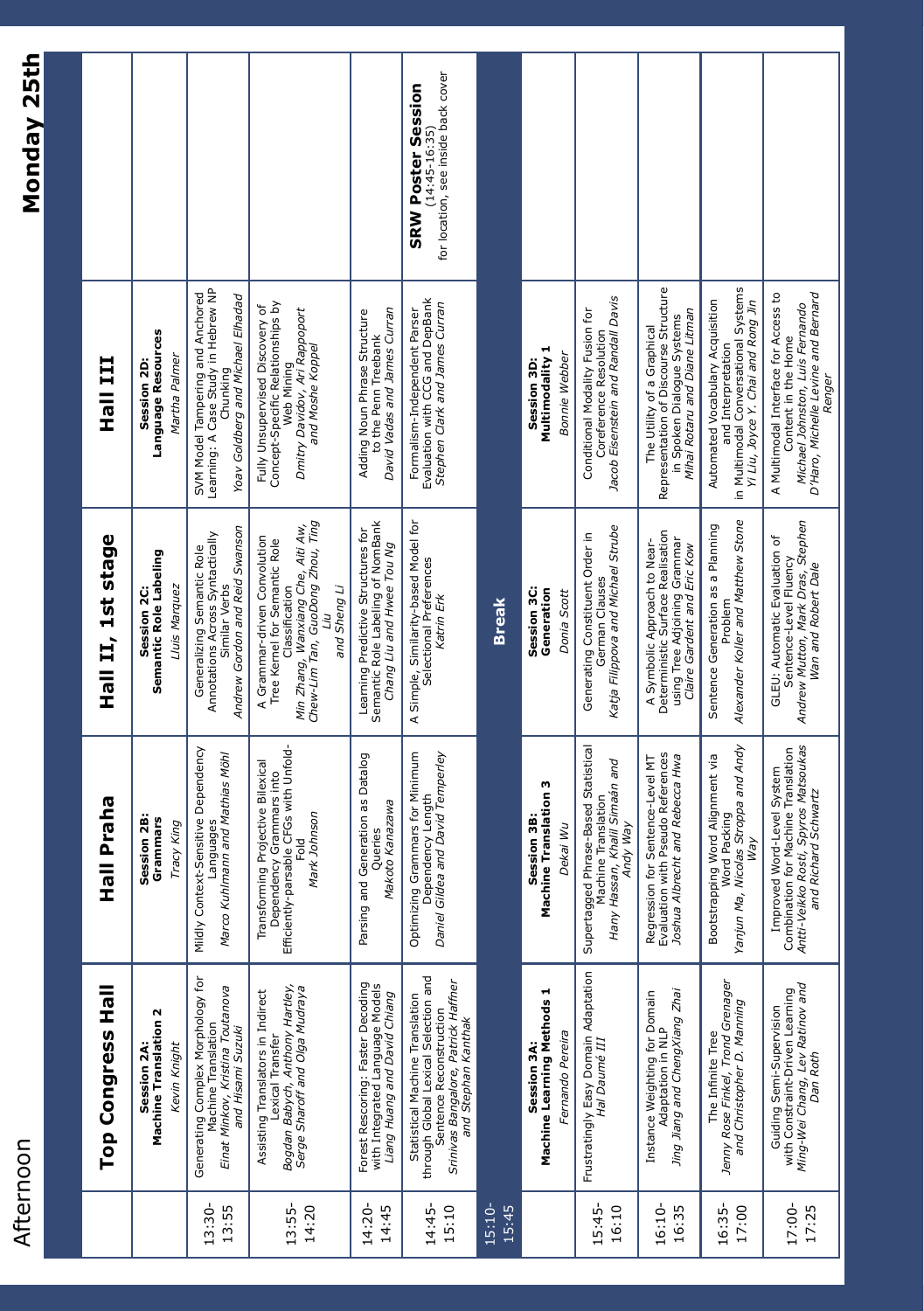

生

# Morning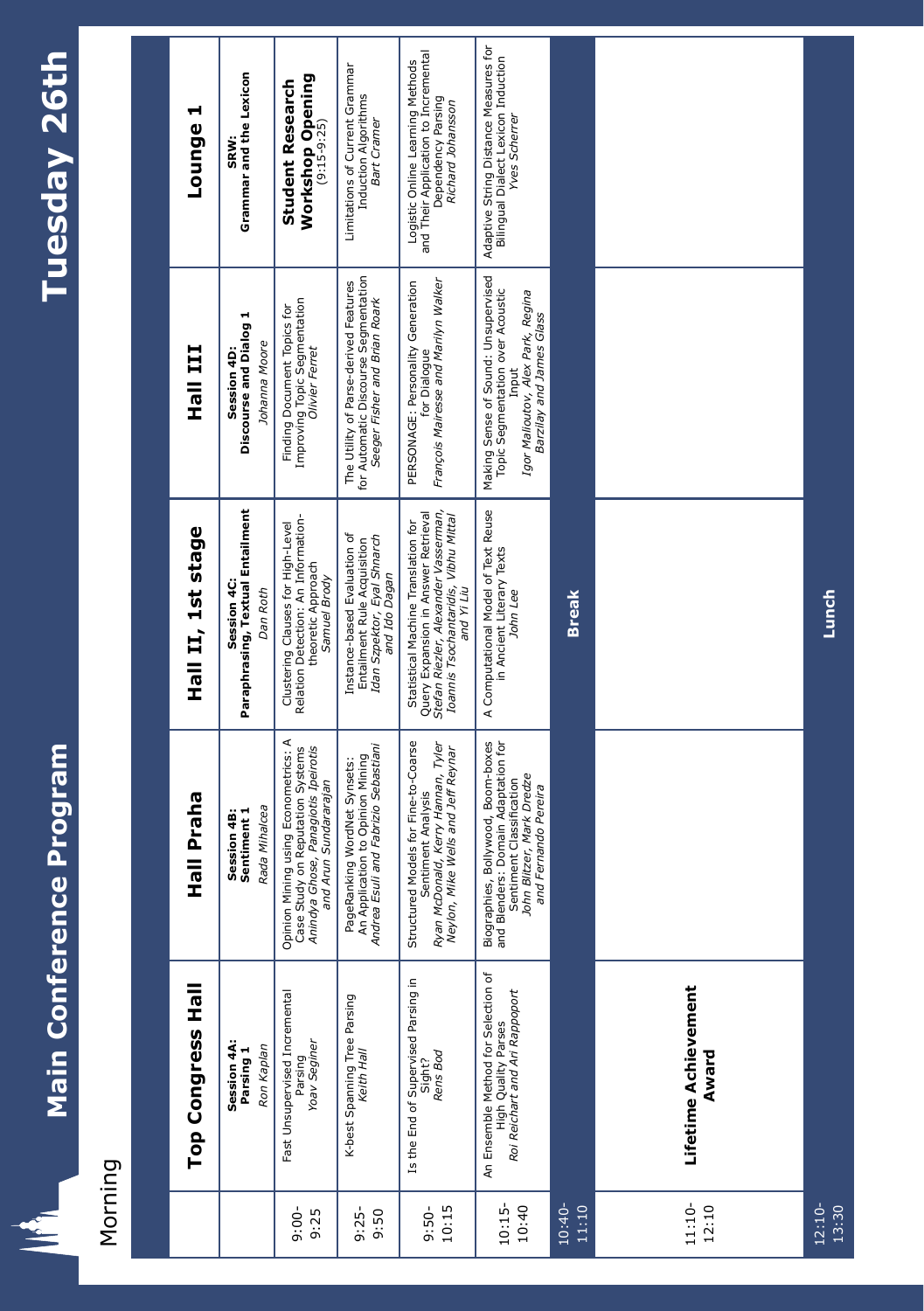### Afternoon Afternoon

## **Tuesday 26th Tuesday 26th**

|                    | Top Congress Hall                                                                                                                                | Praha<br>言立                                                                                                                                     | Hall II, 1st stage                                                                                                                                                                | <b>III</b><br>들<br>모                                                                                                                     | ᆏ<br><b>Lounge</b>                                                                                          |
|--------------------|--------------------------------------------------------------------------------------------------------------------------------------------------|-------------------------------------------------------------------------------------------------------------------------------------------------|-----------------------------------------------------------------------------------------------------------------------------------------------------------------------------------|------------------------------------------------------------------------------------------------------------------------------------------|-------------------------------------------------------------------------------------------------------------|
| 13:00-<br>14:30    | <b>ACL Business Meeting</b>                                                                                                                      |                                                                                                                                                 |                                                                                                                                                                                   |                                                                                                                                          |                                                                                                             |
|                    | Ν<br>Language Modeling<br>Chris Manning<br>Session 5A                                                                                            | Coreference<br>Session 5B:<br>Claire Cardie                                                                                                     | Summarization<br>Simone Teufel<br>Session 5C:                                                                                                                                     | <b>Semantic Relations</b><br>Timothy Baldwin<br>Session 5D                                                                               | Quantitative and Formal<br>Linguistics<br><b>SRW:</b>                                                       |
| 14:30-<br>14:55    | Randomised Language Modelling for<br>David Talbot and Miles Osborne<br>Statistical Machine Translation                                           | Semantic Relatedness Information<br>from Automatically Discovered<br>Coreference Resolution Using<br>Xiaofeng Yang and Jian Su<br>Patterns      | S. R. K. Branavan, Pawan Deshpande<br>Generating a Table-of-Contents<br>and Regina Barzilay                                                                                       | Ronan Collobert and Jason Weston<br>Novel Neural Network Architecture<br>Fast Semantic Extraction Using a                                | Identifying Linguistic Structure in<br>a Quantitative Analysis of Dialect<br>Pronunciation<br>Jelena Prokić |
| 14:55-<br>15:20    | Bilingual-LSA Based LM Adaptation for<br>Spoken Language Translation<br>Yik-Cheung Tam, Ian Lane<br>and Tanja Schultz                            | and Coreference Resolution<br>Semantic Class Induction<br>Vincent Ng                                                                            | Approach for Simultaneous Document<br>Sumarization and Keyword Extraction<br>Towards an Iterative Reinforcement<br>Xiaojun Wan, Jianwu Yang and<br>Jianguo Xiao                   | Noun Phrases with Cross-linguistic<br>Improving the Interpretation of<br>Roxana Girju<br>Information                                     | Towards a Computational Treatment<br>of Superlatives<br>Silke Scheible                                      |
| $15:20 -$<br>15:45 |                                                                                                                                                  |                                                                                                                                                 | <b>Break</b>                                                                                                                                                                      |                                                                                                                                          |                                                                                                             |
|                    | <b>Information Extraction</b><br>Antal van den Bosch<br>Session 6A                                                                               | Michael Collins<br>Session 6B:<br>Parsing 2                                                                                                     | Multilinguality 1<br>Chu-Ren Huang<br>Session 6C:                                                                                                                                 | Language Modeling 3<br>Kristina Toutanova<br>Session 6D:                                                                                 | Semantics<br>SRW:                                                                                           |
| 15:45-<br>16:10    | Learning to Extract Relations from the<br>Web using Minimal Supervision<br>Razvan Bunescu and Raymond<br>Mooney                                  | Beyond Projectivity: Multilingual<br>Constraints and<br>on Non-Projective Structures<br>Jiří Havelka<br>Measures<br>Evaluation of               | Corpus Effects on the Evaluation of<br>Automated Transliteration Systems<br>Sarvnaz Karimi, Andrew Turpin<br>and Falk Scholer                                                     | Adaptation Incorporating Named<br>Unsupervised Language Model<br>Feifan Liu and Yang Liu<br>Entity Information                           | Annotating and Learning Compound<br>Diarmuid Ó Séaghdha<br>Noun Semantics                                   |
| 16:10-<br>16:35    | Feiyu Xu, Hans Uszkoreit and Hong Li<br>Learning Framework for Extracting<br>A Seed-driven Bottom-up Machine<br>Relations of Various Complexity  | Enhancement and<br>Parsers Trained on Small Datasets<br>Domain Adaptation of Statistical<br>Roi Reichart and Ari Rappoport<br>Self-Training for | Brain, not brawn comparable corpora<br>Bilingual Terminology Mining – Using<br>Emmanuel Morin, Béatrice Daille,<br>Koichi Takeuchi and Kyo Kageura                                | Disambiguation in a Generative<br>Coordinate Noun Phrase<br>Parsing Model<br>Deirdre Hogan                                               | Semantic Classification of Noun<br>Phrases Using Web Counts and<br>Learning Algorithms<br>Paul Nulty        |
| 16:35-<br>17:00    | Information Extraction from Free Text<br>Mstislav Maslennikov and Tat-Seng<br>A Multi-resolution Framework for<br>Chua                           | Yusuke Miyao<br>HPSG Parsing with Shallow<br>Dependency Constraints<br>ı'ichi Tsujii<br>Kenji Sagae,<br>and Jur.                                | Shane Bergsma and Grzegorz Kondrak<br>Alignment-Based Discriminative String<br>Similarity                                                                                         | Conghui Zhu, Jie Tang, Hang Li, Hwee<br>A Unified Tagging Approach to Text<br>Tou Ng and Tiejun Zhao<br>Normalization                    | Computing Lexical Chains with Graph<br>Olena Medelyan<br>Clustering                                         |
| 17:00-<br>17:25    | Using Corpus Statistics on Entities to<br>Improve Semi-supervised Relation<br>Benjamin Rosenfeld and Ronen<br>Extraction from the Web<br>Feldman | Constituent Parsing with Incremental<br>Ivan Titov and James Henderson<br>Sigmoid Belief Networks                                               | Models: New Approaches for English-<br>Persian Transliteration and Back-<br>Collapsed Consonant and Vowel<br>Sarvnaz Karimi, Falk Scholer<br>and Andrew Turpin<br>Transliteration | Unsupervised Language Models to the<br>Doug Downey, Stefan Schoenmackers<br>Sparse Information Extraction:<br>and Oren Etzioni<br>Rescue | Clustering Hungarian Verbs on the<br>Basis of Complementation Patterns<br>Kata Gábo <i>r and Enikö Héja</i> |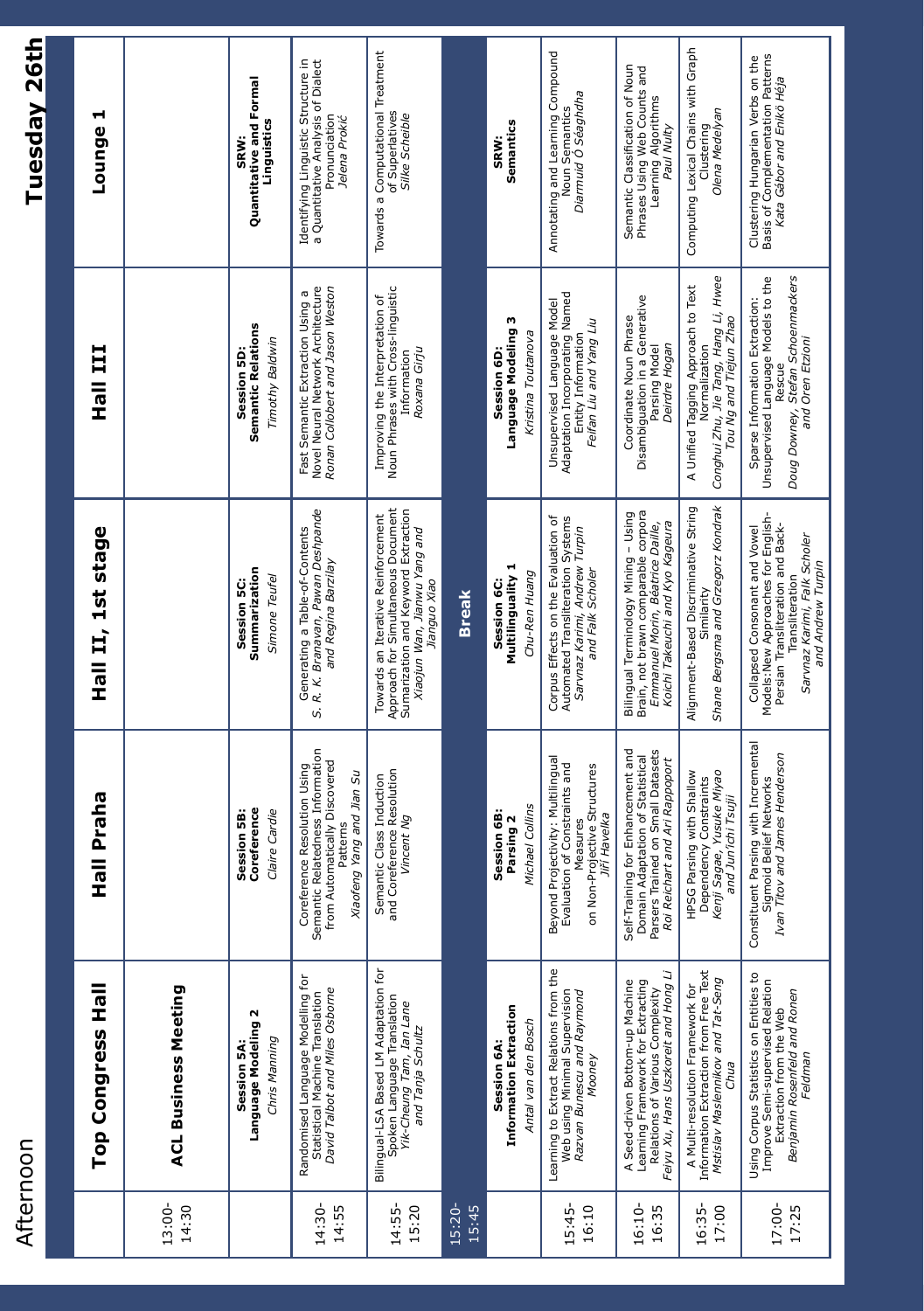

**A** 

# Morning

|                 | Top Congress Hal                                                                                                                                                         | Hall Praha                                                                                                                         | Hall II, 1st stage                                                                                                                                                         | III IIEH                                                                                                                                                     |
|-----------------|--------------------------------------------------------------------------------------------------------------------------------------------------------------------------|------------------------------------------------------------------------------------------------------------------------------------|----------------------------------------------------------------------------------------------------------------------------------------------------------------------------|--------------------------------------------------------------------------------------------------------------------------------------------------------------|
|                 | Session 7A:<br>Machine Translation 4<br>Stefan Riezler                                                                                                                   | Sequence Processing<br>Miles Osborne<br>Session 7B:                                                                                | Question Answering<br>Dan Moldovan<br>Session 7C:                                                                                                                          | Discourse and Dialog 2<br>Session 7D<br>Lyn Walker                                                                                                           |
| $9:00-9:25$     | Rules<br>Forest-to-String Statistical Translation<br>Yang Liu, Yun Huang, Qun Liu<br>and Shouxun Lin                                                                     | A Maximum Expected Utility Framework for<br>Binary Sequence Labeling<br>Martin Jansche                                             | Different Structures for Evaluating Answers<br>Topple, and Neither Will Human Assessors<br>to Complex Questions: Pyramids Won't<br>Hoa Trang Dang and Jimmy Lin            | Learning to Compose Effective Strategies<br>from a Library of Dialogue Components<br>Martijn Spitters, Marco De Boni, Jakub<br>Zavrel and Remko Bonnema      |
| 9:25-9:50       | Ordering Phrases with Function Words<br>Hendra Setiawan, Min-Yen Kan<br>and Haizhou Li                                                                                   | A Fully Bayesian Approach to Unsupervised<br>Sharon Goldwater and Thomas Griffiths<br>Part-of-speech Tagging                       | Exploiting Syntactic and Shallow Semantic<br>Kernels for Question Answer Classification<br>Alessandro Moschitti, Silvia Quarteroni,<br>Roberto Basili and Suresh Manandhar | Chávez, Julia Hirschberg and Lauren Wilcox<br>On the Role of Context and Prosody in the<br>Agustín Gravano, Stefan Benus, Héctor<br>Interpretation of 'okay' |
| 9:50-10:15      | Chi-Ho Li, Minghui Li, Dongdong Zhang, Mu<br>Li, Ming Zhou and Yi Guan<br>based Reordering for Statistical Machine<br>A Probabilistic Approach to Syntax-<br>Translation | Computationally Efficient M-Estimation of<br>Noah A. Smith, Douglas L. Vail<br>Log-Linear Structure Models<br>and John D. Lafferty | Language-independent Probabilistic Answer<br>Ranking for Question Answering<br>Jeongwoo Ko, Teruko Mitamura<br>and Eric Nyberg                                             | David Reitter and Johanna D. Moore<br>Predicting Success in Dialogue                                                                                         |
| 10:15-10:40     | Machine Translation by Triangulation:<br>Making Effective Use of Multi-Parallel<br>Trevor Cohn and Mirella Lapata<br>Corpora                                             | Guided Learning for Bidirectional Sequence<br>Libin Shen, Giorgio Satta<br>and Aravind Joshi<br>Classification                     |                                                                                                                                                                            | Resolving It, This, and That in Unrestricted<br>Multi-Party Dialog<br>Christoph Müller                                                                       |
| $10:40 - 11:10$ |                                                                                                                                                                          | <b>Break</b>                                                                                                                       |                                                                                                                                                                            |                                                                                                                                                              |
| 11:10-12:10     | by Barney Pell<br><b>Invited Talk</b>                                                                                                                                    |                                                                                                                                    |                                                                                                                                                                            |                                                                                                                                                              |
| 12:10-13:30     |                                                                                                                                                                          | Lunch                                                                                                                              |                                                                                                                                                                            |                                                                                                                                                              |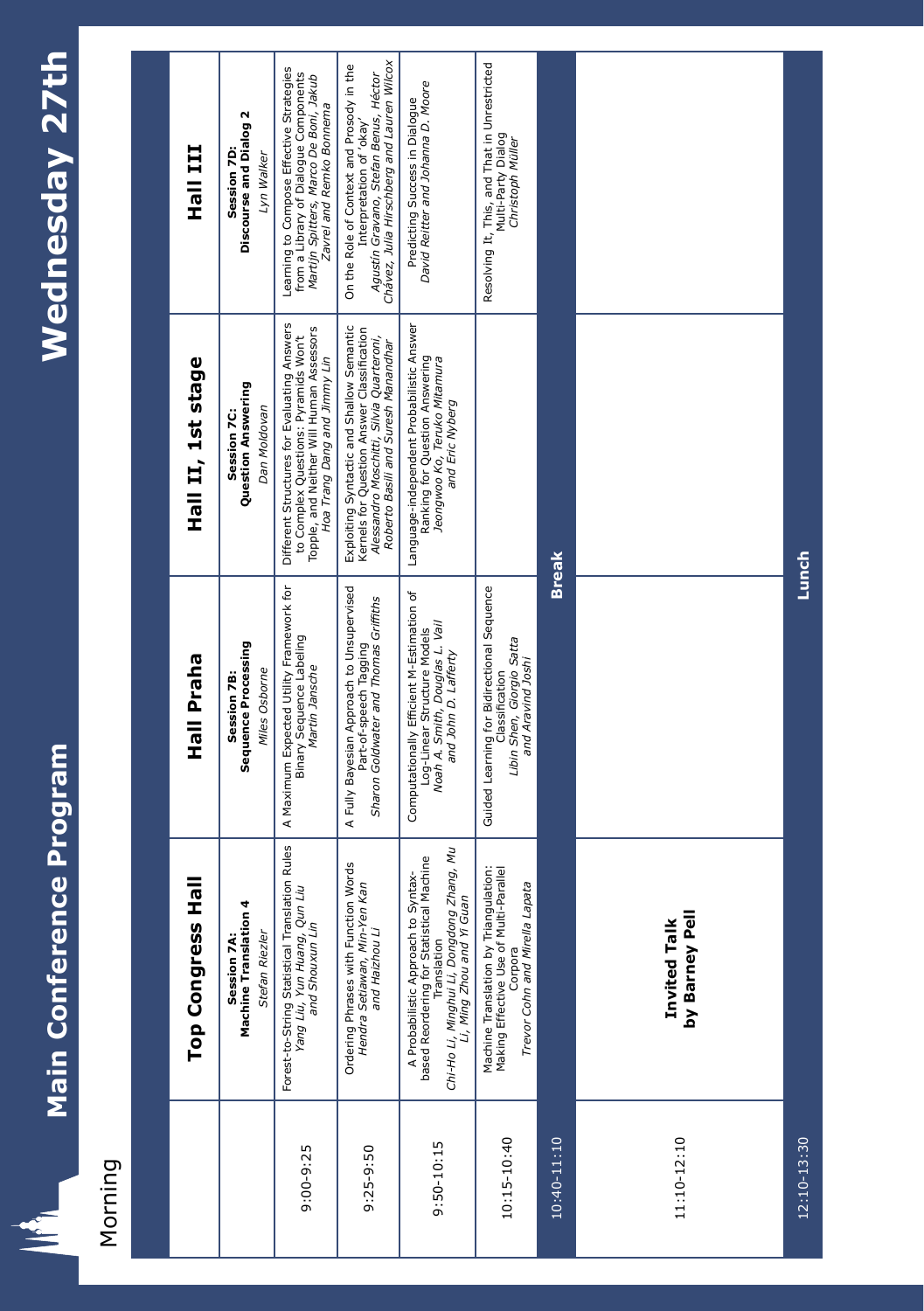| Afternoon   |                                                                                                                                                                             |                                                                                                                                                         |                                                                                                                                                                       | Wednesday 27th                                                                                                                                      |
|-------------|-----------------------------------------------------------------------------------------------------------------------------------------------------------------------------|---------------------------------------------------------------------------------------------------------------------------------------------------------|-----------------------------------------------------------------------------------------------------------------------------------------------------------------------|-----------------------------------------------------------------------------------------------------------------------------------------------------|
|             |                                                                                                                                                                             |                                                                                                                                                         |                                                                                                                                                                       |                                                                                                                                                     |
|             | 요<br><b>Top Congress</b>                                                                                                                                                    | Hall Praha                                                                                                                                              | 1st stage<br>Hall II,                                                                                                                                                 | <b>TII IIEH</b>                                                                                                                                     |
|             | Σ<br>Machine Learning Methods<br>Yuji Matsumoto<br>Session 8A:                                                                                                              | Machine Translation and Multilinguality<br>Hans Uszkoreit<br>Session 8B:                                                                                | Lexicon and Lexical Semantics<br>Hwee Tou Ng<br>Session 8C:                                                                                                           | Phonology and Morphology 2<br>Session 8D:<br>Jason Eisner                                                                                           |
| 13:30-13:55 | Jianfeng Gao, Galen Andrew, Mark Johnson<br>and Kristina Toutanova<br>A Comparative Study of Parameter<br>Estimation Methods for Statistical Natural<br>Language Processing | Pivot Language Approach for Phrase-Based<br>Statistical Machine Translation<br>Hua Wu and Haifeng Wang                                                  | Philipp Cimiano and Johanna Wenderoth<br>Automatic Acquisition of Ranked Qualia<br>Structures from the Web                                                            | A Language-Independent Unsupervised<br>Model for Morphological Segmentation<br>Vera Demberg                                                         |
| 13:55-14:20 | Grammar Approximation by Representative<br>Sublanguage: A New Model for Language<br>Smaranda Muresan and Owen Rambow<br>Learning                                            | Bootstrapping a Stochastic Transducer for<br>Arabic-English Transliteration Extraction<br>Tarek Sherif and Grzegorz Kondrak                             | A Sequencing Model for Situation Entity<br>Jason Baldridge and Carlota Smith<br>Alexis Palmer, Elias Ponvert,<br>Classification                                       | Using Mazurkiewicz Trace Languages for<br>Partition-Based Morphology<br>François Barthélemy                                                         |
| 14:20-14:45 | Based<br>Chinese Segmentation with a Word-<br>Yue Zhang and Stephen Clark<br>Perceptron Algorithm                                                                           | Benefits of the Massively Parallel Rosetta<br>Stone: Cross-Language Information<br>Peter A. Chew and Ahmed Abdelali<br>Retrieval with over 30 Languages | Mitigating the Non-Randomness Problem in<br>Word Frequency Distribution Modeling<br>Words and Echoes: Assessing and<br>Baroni Marco and Evert Stefan                  | Much ado about nothing: A Social Network<br>Model of Russian Paradigmatic Gaps<br>Robert Daland, Andrea D. Sims<br>and Janet Pierrehumbert          |
| 14:45-15:10 | Unsupervised Coreference Resolution<br>in a Nonparametric Bayesian Model<br>Aria Haghighi and Dan Klein                                                                     | A Re-examination of Machine Learning<br>Approaches for Sentence-Level MT<br>Joshua Albrecht and Rebecca Hwa<br>Evaluation                               | Subcategorization Frames from Corpora<br>A System for Large-Scale Acquisition<br>of Verbal, Nominal and Adjectival<br>Judita Preiss, Ted Briscoe<br>and Anna Korhonen | Tarek Sherif and Grzegorz Kondrak<br>Substring-Based Transliteration                                                                                |
| 15:10-15:45 |                                                                                                                                                                             | <b>Break</b>                                                                                                                                            |                                                                                                                                                                       |                                                                                                                                                     |
|             | Mark Johnson<br>Session 9A:<br>Parsing 3                                                                                                                                    | Sentiment 2<br>Session 9B:<br>Robert Dale                                                                                                               | Multimodality 2<br>Julia Hirschberg<br>Session 9C:                                                                                                                    | <b>Text mining and Retrieval</b><br>Claire Grover<br>Session 9D:                                                                                    |
| 15:45-16:10 | Kristy Hollingshead and Brian Roark<br>Pipeline Iteration                                                                                                                   | Learning Multilingual Subjective Language<br>Rada Mihalcea, Carmen Banea<br>via Cross-Lingual Projections<br>and Janyce Wiebe                           | Koen Deschacht and Marie-Francine Moens<br>Text Analysis for Automatic Image<br>Annotation                                                                            | Liang-Chih Yu, Chung-Hsien Wu, Chin-Yew<br>Topic Analysis for Psychiatric Document<br>Lin, Eduard Hovy and Chia-Ling Lin<br>Retrieval               |
| 16:10-16:35 | Learning Synchronous Grammars for<br>Semantic Parsing with Lambda Calculus<br>Yuk Wah Wong and Raymond Mooney                                                               | Sentiment Polarity Identification in Financial<br>News: A Cohesion-based Approach<br>Ann Devitt and Khurshid Ahmad                                      | User Requirements Analysis for Meeting<br>Vincenzo Pallotta, Violeta Seretan and<br>Marita Ailomaa<br>Information Retrieval Based on Query<br>Elicitation             | What to be? - Electronic Career Guidance<br>Based on Semantic Relatedness<br>Iryna Gurevych, Christof Müller<br>and Torsten Zesch                   |
| 16:35-17:00 | Inductive Dependency Parsing<br>Jens Nilsson, Joakim Nivre and Johan Hall<br>Generalizing Tree Transformations for                                                          | Weakly Supervised Learning for Hedge<br>Classification in Scientific Literature<br>Ben Medlock and Ted Briscoe                                          | Combining Multiple Knowledge Sources<br>for Dialogue Segmentation in Multimedia<br>Pei-Yun Hsueh and Johanna D. Moore<br>Archives                                     | Extracting Social Networks and Biographical<br>Facts From Conversational Speech<br>Hongyan Jing, Nanda Kambhatla<br>and Salim Roukos<br>Transcripts |
| 17:10-17:30 | and Closing Session<br><b>Best Paper</b><br>Award                                                                                                                           |                                                                                                                                                         |                                                                                                                                                                       |                                                                                                                                                     |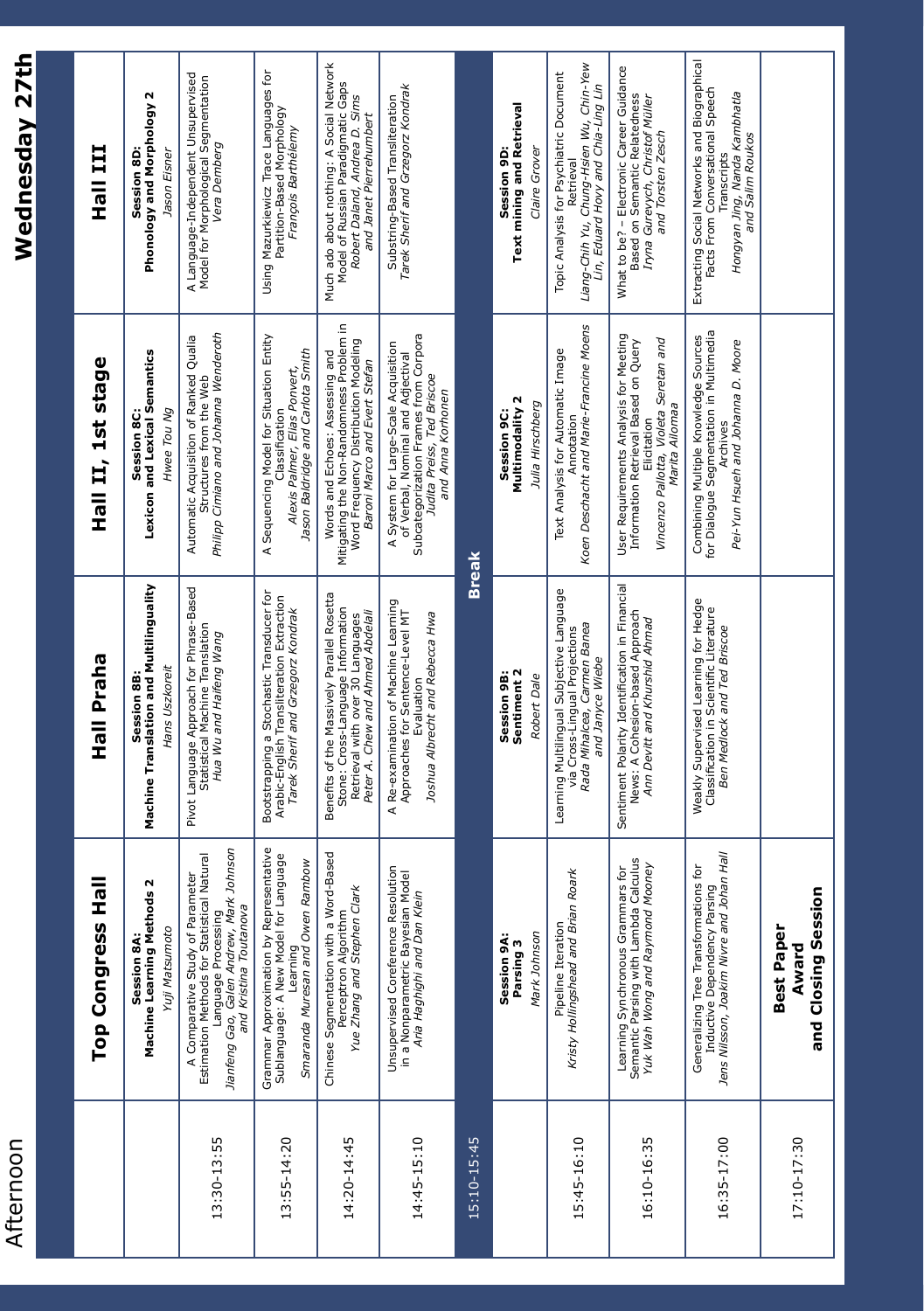

#### **Demos**

#### *Joined Lounge 2/3*

#### **Demo Session 1 – Tuesday, June 26, 9:00-10:40**

- *1. J. Gabriel Amores, Guillermo Pérez and Pilar Manchón*  Demo Proposal for MIMUS: A Multimodal and Multilingual Dialogue System for the Home Domain
- *2. Takeshi Abekawa and Kyo Kageura*  A Translation Aid System with a Stratified Lookup Interface
- *3. Akitoshi Okumura, Takahiro Ikeda, Toshihiro Nishizawa, Shin-ichi Ando and Fumihiro Adachi*  Multimedia Blog Creation System using Dialogue with Intelligent Robot
- *4. Claire Gardent and Yannick Parmentier*  SemTAG: a platform for specifying Tree Adjoining Grammars and performing TAG-based Semantic Construction
- *5. Akira Oda and Satoshi Sekine*  System Demonstration of On-Demand Information Extraction
- *6. Gianmaria Ajani, Guido Boella, Leonardo Lesmo, Alessandro Mazzei and Piercarlo Rossi*  Multilingual Ontological Analysis of European Directives

#### **Demo Session 2 – Tuesday, June 26, 13:30-15:20**

- *1. Stefan Evert and Marco Baroni*  zipfR: Word Frequency Modeling in R
- *2. James Curran, Stephen Clark and Johan Bos*  Linguistically Motivated Large-Scale NLP with C&C and Boxer
- *3. Catherine Smith, Timothy Rumbell, John Barnden, Robert Hendley, Mark Lee, Alan Wallington and Li Zhang*  Don't worry about metaphor: affect detection for conversational agents
- *4. Pavel Rychly and Adam Kilgarriff*  An efficient algorithm for building a distributional thesaurus (and other Sketch Engine developments)
- *5. Colin R. Batchelor and Peter T. Corbett*  Semantic enrichment of journal articles using chemical NER
- *6. Simone Paolo Ponzetto and Michael Strube*  An API for Measuring the Relatedness of Words in Wikipedia
- *7. Eiichiro Sumita, Tohru Shimizu and Satoshi Nakamura*  NICT-ATR Speech-to-Speech Translation System

#### **Posters**

*For the placement of the posters see the map on the inside of the back cover*

#### **Poster Session 1 – Monday, June 25, 15:10-15:45 (during the coffee break) Machine Learning, Corpus and Information Retrieval**

- *P01 Reinhard Rapp*  Deriving an Ambiguous Word's Part-of-Speech Distribution from Unannotated Text
- *P06 Maria Fuentes, Enrique Alfonseca and Horacio Rodríguez*  Support Vector Machines for Query-focused Summarization trained and evaluated on Pyramid data
- *P11 Hyungjong Noh, Jeong-Won Cha and Gary Geunbae Lee*  A Joint Statistical Model for Simultaneous Word Spacing and Spelling Error Correction for Korean
- *P16 Yu-Chieh Wu*  An Approximate Approach for Training Polynomial Kernel SVMs in Linear Time
- *P20 Chu-Ren Huang, Petr Šimon, Shu-Kai Hsieh and Laurent Prévot*  Rethinking Chinese Word Segmentation: Tokenization, Character Classification, or Wordbreak Identification
- *P25 Yi-Chia Wang, Mahesh Joshi and Carolyn Rose*  A Feature Based Approach to Leveraging Context for Classifying Newsgroup Style Discussion Segments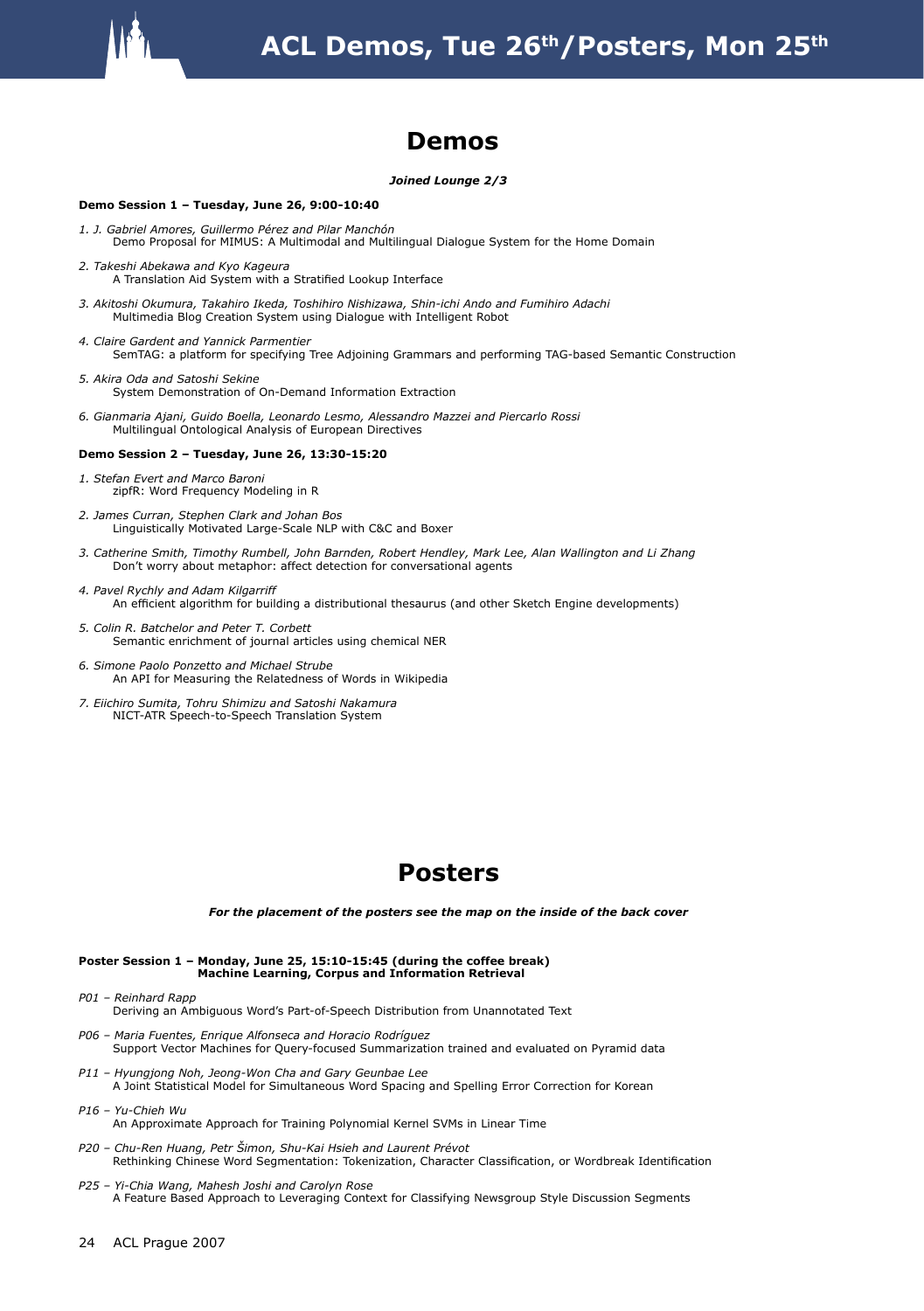

#### **ACL Posters, Tuesday 26th**

- *P27 Hiroyuki Shinnou and Minoru Sasaki*  Ensemble Document Clustering Using Weighted Hypergraph Generated by NMF
- *P28 Songbo Tan*  Using Error-Correcting Output Codes with Model-Refinement to Boost Centroid Text Classifier
- *P31 Daniel Janus and Adam Przepiórkowski*  Poliqarp: An open source corpus indexer and search engine with syntactic extensions
- *P33 Lun-Wei Ku, Yong-Sheng Lo and Hsin-Hsi Chen*  Test Collection Selection and Gold Standard Generation for a Multiply-Annotated Opinion Corpus
- *P36 Andrei Popescu-Belis and Paula Estrella*

*Generating Usable Formats for Metadata and Annotations in a Large Meeting Corpus* 

- *P40 Keke Cai, Chun Chen and Jiajun Bu*  Exploration of Term Dependence in Sentence Retrieval
- *P43 Nicola Ehling, Richard Zens and Hermann Ney*  Minimum Bayes Risk Decoding for BLEU

#### **Poster Session 2 – Tuesday, June 26, 10:40-11:10 (during the coffee break) Speech Dialogue**

- *P04 Surabhi Gupta, Matthew Purver and Dan Jurafsky*  Disambiguating Between Generic and Referential "You" in Dialog
- *P09 R. Agerri, J.A. Barnden, M.G. Lee and A.M. Wallington*  On the formalization of Invariant Mappings for Metaphor Interpretation
- *P12 Patrick Cardinal, Gilles Boulianne, Michel Comeau and Maryse Boisvert*  Real-time correction of Closed-Captions
- *P17 Ryuichiro Higashinaka, Kohji Dohsaka and Hideki Isozaki*  Learning to Rank Definitions to Generate Quizzes for Interactive Information Presentation
- *P23 Yukiko Nakano, Kazuyoshi Murata, Mika Enomoto, Yoshiko Arimoto, Yasuhiro Asa and Hirohiko Sagawa*  Predicting Evidence of Understanding by Monitoring User's Task Manipulation in Multimodal Conversations
- *P26 Markus Weimer, Iryna Gurevych and Max Mühlhäuser*  Automatically Assessing the Post Quality in Online Discussions on Software

#### *P35 – Michael Pucher*  WordNet-based Semantic Relatedness Measures in Automatic Speech Recognition for Meetings

#### **Poster Session 3 – Tuesday, June 26, 15:20-15:45 (during the coffee break) Lexica and Ontologies**

- *P05 Changhua Yang, Kevin Hsin-Yih Lin and Hsin-Hsi Chen*  Building Emotion Lexicon from Weblog Corpora
- *P10 Chikara Hashimoto and Sadao Kurohashi*  Construction of Domain Dictionary for Fundamental Vocabulary
- *P14 Eiko Yamamoto and Hitoshi Isahara*  Extracting Word Sets with Non-Taxonomical Relation
- *P19 Yoshihiko Hayashi*  A Linguistic Service Ontology for Language Infrastructures
- *P22 Deirdre Hogan*  Empirical Measurements of Lexical Similarity in Noun Phrase Conjuncts
- *P29 Chu-Ren Huang, Petr Simon and Shu-Kai Hsieh*  Automatic Discovery of Named Entity Variants
- *P34 Toru Hirano, Yoshihiro Matsuo and Genichiro Kikui*  Detecting Semantic Relations between Named Entities in Text Using Contextual Features
- *P38 Adriana Roventini, Nilda Ruimy, Rita Marinelli, Marisa Ulivieri and Michele Mammini*  Mapping Concrete Entities from PAROLE-SIMPLE-CLIPS to ItalWordNet: Methodology and Results
- *P41 Erik Tjong Kim Sang*  Extracting Hypernym Pairs from the Web
- *P44 Graham Wilcock*  An OWL Ontology for HPSG